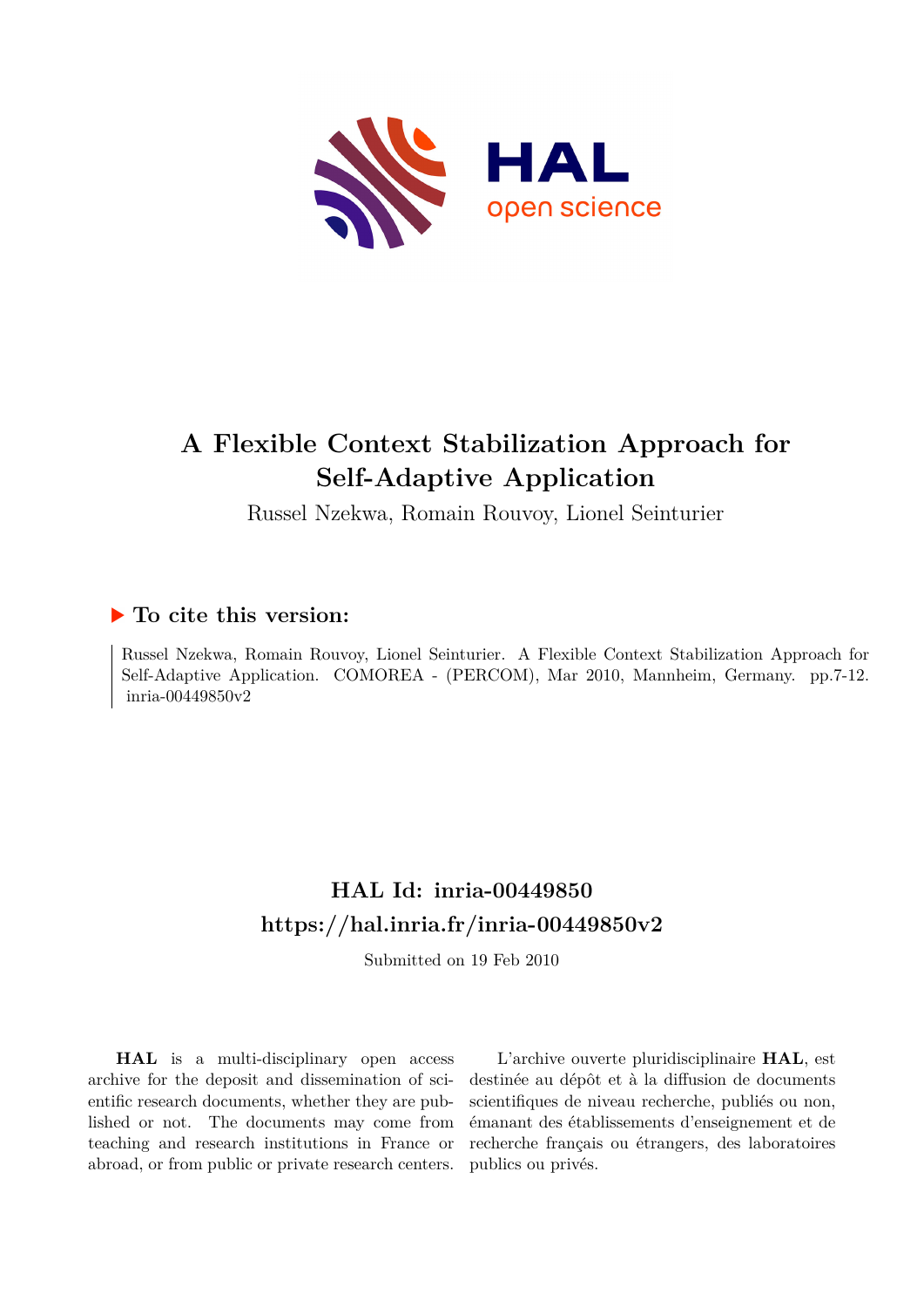### A Flexible Context Stabilization Approach for Self-Adaptive Application

Russel Nzekwa

*University of Lille 1, LIFL INRIA Lille – Nord Europe ADAM Project-Team F-59650 Villeneuve d'Ascq russel.nzekwa@inria.fr*

Romain Rouvoy

*University of Lille 1, LIFL INRIA Lille – Nord Europe ADAM Project-Team F-59650 Villeneuve d'Ascq romain.rouvoy@inria.fr*

Lionel Seinturier

*University of Lille 1, LIFL INRIA Lille – Nord Europe ADAM Project-Team F-59650 Villeneuve d'Ascq lionel.seinturier@inria.fr*

*Abstract*—Pervasive applications are characterized by variations in their context of execution. Their correct behavior requires continuous adaptations, accordingly to changes observed in their environment. Some of the existing approaches tackle this problem by adding stabilization mechanisms on the decision making layer. In most cases it remains costly for applications to trigger decision making procedures, specially when application changes frequency is potentially high. We believe that, to provide more flexible and efficient contextaware applications, stabilization issues should be addressed separately from decision making issues. In this paper, we present a flexible stabilization approach as an elegant solution to that problem.

#### I. INTRODUCTION

Pervasive applications aim to seamlessly provide services to their users. To achieve this task, they need to adapt according to changes observed in their environment. From one application to another, the nature [1] (nominal, ordinal, numeric) of processed data varies in number and complexity. In order to optimize decision making processes for reconfiguration or adaptation, stabilization mechanisms are required. Stabilization is then a common problem for pervasive systems. Context region [2] is an example of a stabilization mechanism which advocates a strict partition of context space, in oder to reduce the adaptation side effects. However, existing stabilization mechanisms, only partially solve the problem. In particular context regions, does not handle properly application behavior during the transition from one state to another. More powerful and complex stabilization mechanisms based on learning algorithms are suggested in many works like [3], [4] for example. But, despite some good results in predicting application behavior, they still suffer from weak reactivity.

In this paper we propose a smart approach for composing stabilization algorithms in order to increase their efficiency and accuracy. First, we present the conceptual architecture and feature diagrams that define the rules governing relationships between algorithms. Then, we explain the composition modalities for stabilization algorithms.

The rest of the paper is organized as follows. In section II, we discuss some related work. In section III, a conceptual architecture and features diagrams are introduced. We suggest a flexible context stabilization approach in section IV. We show some simulation results in section V. Finally, we conclude this paper in section VI.

#### II. RELATED WORK

Although only few works in the state of the art directly address stabilization issues for context-aware applications, for example in [5], [6] , the issue of stabilization is implicitly omnipresent in most of the works that are related to context reasoning or context fusion of information. Most of the proposals concerning stabilization algorithms or techniques for context-aware applications can be categorized into five groups. The first group is based on *Filtering techniques*. It focuses on data filtration using statistic or parametric based techniques. The second group is composed of algorithms based on *threshold techniques*. Stabilization is done by checking the system state regarding the threshold values. The third group of algorithms is based on *refresh techniques*. The fourth group is based on *probabilistic schemas*. Stabilization is done by inferring the system's state on the base of probability and previous states of the system. The fifth group, contains all the uncategorized algorithms that use specific methods to handle the stabilization of the system. The works of Folliot et al. [7] and Da Rocha et al. [8] belong to the last group. The work of Temal et al. [6] is an example of the second group. The works of Dargie [3] and Sekkas et al. [9] is an illustration of the fourth group. Stabilizations techniques used in the project TEA [10] could be categorized in the fifth and third group according to the previous classification. One of the project goal was to evaluate the impact of using many sensors instead of a single one, more powerful, in a mobile environment. In order to stabilize data collected from different data sources, several stabilizations techniques like stacking layer, or refresh techniques were implemented. The principal limitation of this project is that, implemented stabilization techniques are tightly coupled to application architecture and could not easily be replaced or modified. [7], presents the PHOENIX project which targets the management and monitoring of distributed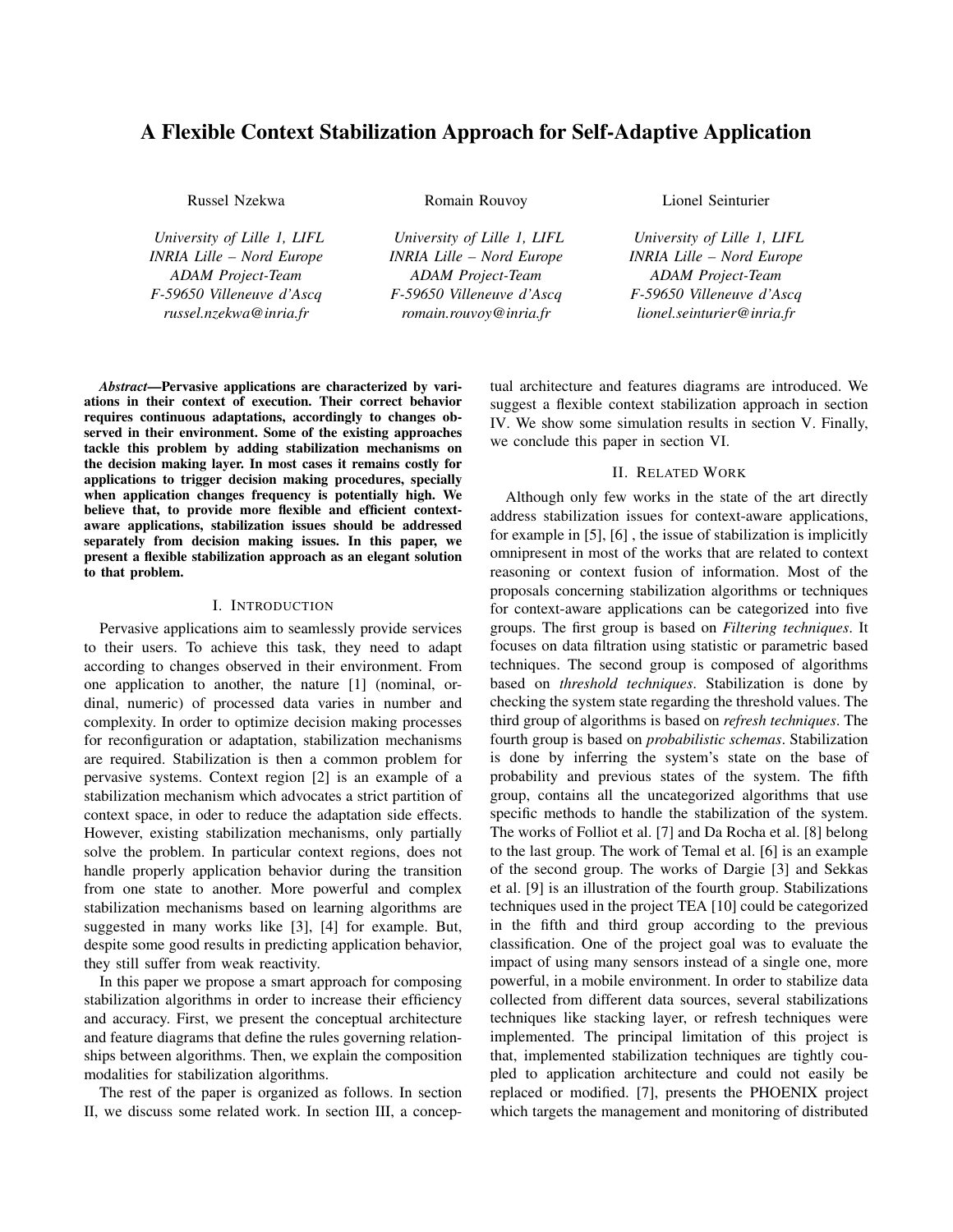system (clusters) processing many heterogeneous data. To improve the performance of the system monitoring, and detect emergency situation just when they happen, PHOENIX introduces DELTA OPERATOR (DO) with other first order logic operators. DO's allow to evaluate the variation of signal amplitude, so the data flow is relayed only when it has satisfied the required threshold value. Despite good results recorded by the method, one of the main drawbacks is that, the PHOENIX platform do not support extension of new operators, and that the stabilization method is targeted for quantitative numerical data. In [5], Padovitz suggested an architecture to handle stabilization issue in pervasive systems on the base of kalman's filter learning algorithm, which refers to the fifth group of the classification presented above. The main limitation of that approach was the weak reactivity of the system compared to other approaches. Indeed, a survey of stabilization techniques done at earlier stage of our work shows that a unique stabilization algorithm that could meet all requirements of pervasive applications does not exist. In fact, for pervasive applications the environment keeps evolving, and to be efficient stabilization strategy must be flexible enough in order to be adaptable depending on changes in the environment. We believe that, in the perspective of improving the management of stabilization process for pervasive systems, a solution can be found in the flexible combination of several existing approaches.

#### III. CONCEPTUAL ARCHITECTURE AND FEATURES DIAGRAMS

If we take a look at the general organization of a contextaware application, we can identify, independently of the implementation, four main entities that characterize the execution process of such an application: DATA COLLECTORS, DECISION MAKING, ACTUATORS, and the ENVIRONMENT. In this architecture, the DECISION MAKING entity is the heart of the application, and the place where all decisions about system adaptation or reconfiguration are made. This traditional organization of context-aware applications, is not efficient enough for systems where data frequently vary, suddenly and unpredictably. This is justified by the fact that, the DECISION MAKING entity has to handle at the same time system reconfiguration and data stabilization issues. On that specific point, we believe that we can improve stabilization efficiency if we can address stabilization separately from decision making issues. By applying this principle, it may result a flexible and highly reusable stabilization strategies for pervasive systems. In the following paragraphs, we present a conceptual architecture and feature diagrams as a base of our flexible stabilization approach presented in section IV.

#### *A. Conceptual architecture*

The main principle underlying this architecture consists in using first, during the stabilization process, algorithms with a



Figure 1. Conceptual architecture



Figure 2. Feature diagram: Layer 1

relative low execution cost on the lower layer, which means close to context sources, and those with relative high cost would be bounded on the upper layers. Next, we define a set of principles to discriminate algorithms in our architecture. Criteria used are: The algorithm complexity, and the nature [1] of manipulated data.

Based on these criteria, we propose a classification for the most commonly used stabilization techniques. We propose a multi-layer architecture that shows the relationship between stabilizations algorithms depending on their execution cost. Figure 1 gives an illustration of this architecture.

In order to apply the composition model that we describe in section IV-A it is important to understand the constraints and dependencies between the algorithms in the same layer. The next Section III-B explains it in detail using feature diagrams.

#### *B. Features diagrams*

In this section we present existing relationships between algorithms that belong to the same layer of the conceptual architecture that we have presented above. Features diagrams corresponding to each layer of the conceptual architecture are depicted in Figures 2 ,3 and 4.

Figure 2 shows the relationships between algorithms in the first layer of the conceptual architecture. Typically,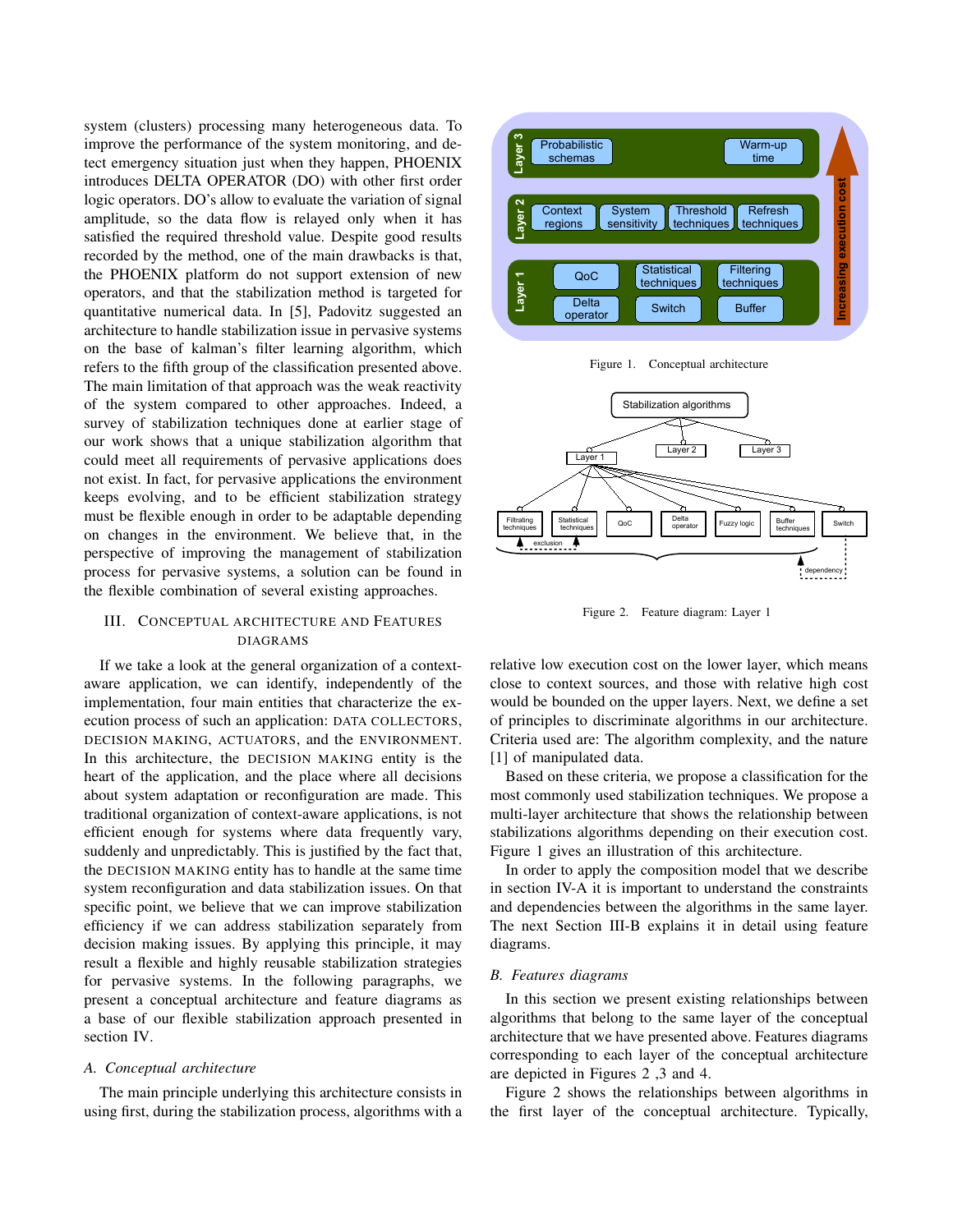

Figure 3. Feature diagram: Layer 2



Figure 4. Feature diagram: Layer 3

the diagram points out that the implementation of "switch technique" depends on the other algorithms of the same layer. Indeed, there is a need of at least two other algorithms in order to use this stabilization technique. Moreover, we can notice that implementation of "filtering techniques" excludes, the use of "statistical techniques" in the list of algorithms that are candidates for an association. This is necessary to reduce redundancy, since even if these algorithms in our categorization fall into different groups, they implement quite similar methods for data processing. Some similar kind of relationships between algorithms can be observed for the two others features diagrams.

#### IV. FLEXIBLE CONTEXT-AWARE ARCHITECTURE

The main limitations of existing stabilizations approaches that we point out in section III were amongst other things,



Figure 5. Flexible context-aware architecture

the lack of flexibility in terms of reuse of stabilization techniques, or in terms of management of the data stabilization process. The main challenge when trying to stabilize a context-aware application is to find the right level of stabilization, in order to keep the application reactive enough to be aware of important changes that might occur in the surrounding environment. We present here, our flexible stabilization approach for pervasive systems. We consider that in order to boost flexibility and efficiency stabilization issues should be handled separately from decision making basics concerns. In that way, we suggest to integrate stabilization blocks at two levels of the chain processing information data: Firstly, after acquisition of raw data from different probes or sensors, and secondly, after the decision making block. Figure 5 depicts this architecture. The purpose of the first stabilization block, located between data collectors block and decision making block, is to filter data coming from collectors and to forward to decision making structures only significants values that could lead to system reconfigurations. This considerably reduces access to decision making module, resulting in a gain of performance for the system, since running decision making processes is quite often a costly procedure for the application. The purpose of the second stabilization block, in our architecture located between decision making block and actuator, is to optimize the work of actuators by finding the suitable moment when reconfigurations of the system can be executed. This issue has a significant impact when dealing with distributed applications, where the decision making structure and the application are not hosted on the same machine. In order to realize an effective stabilization, stabilization mechanisms should take into account the following characteristics of contextual information mentioned in [11]: (i) Inaccuracy-This property expresses the fact that contextual information give the measure of observed phenomena with some errors. (ii) Incoherence- This property denotes that informations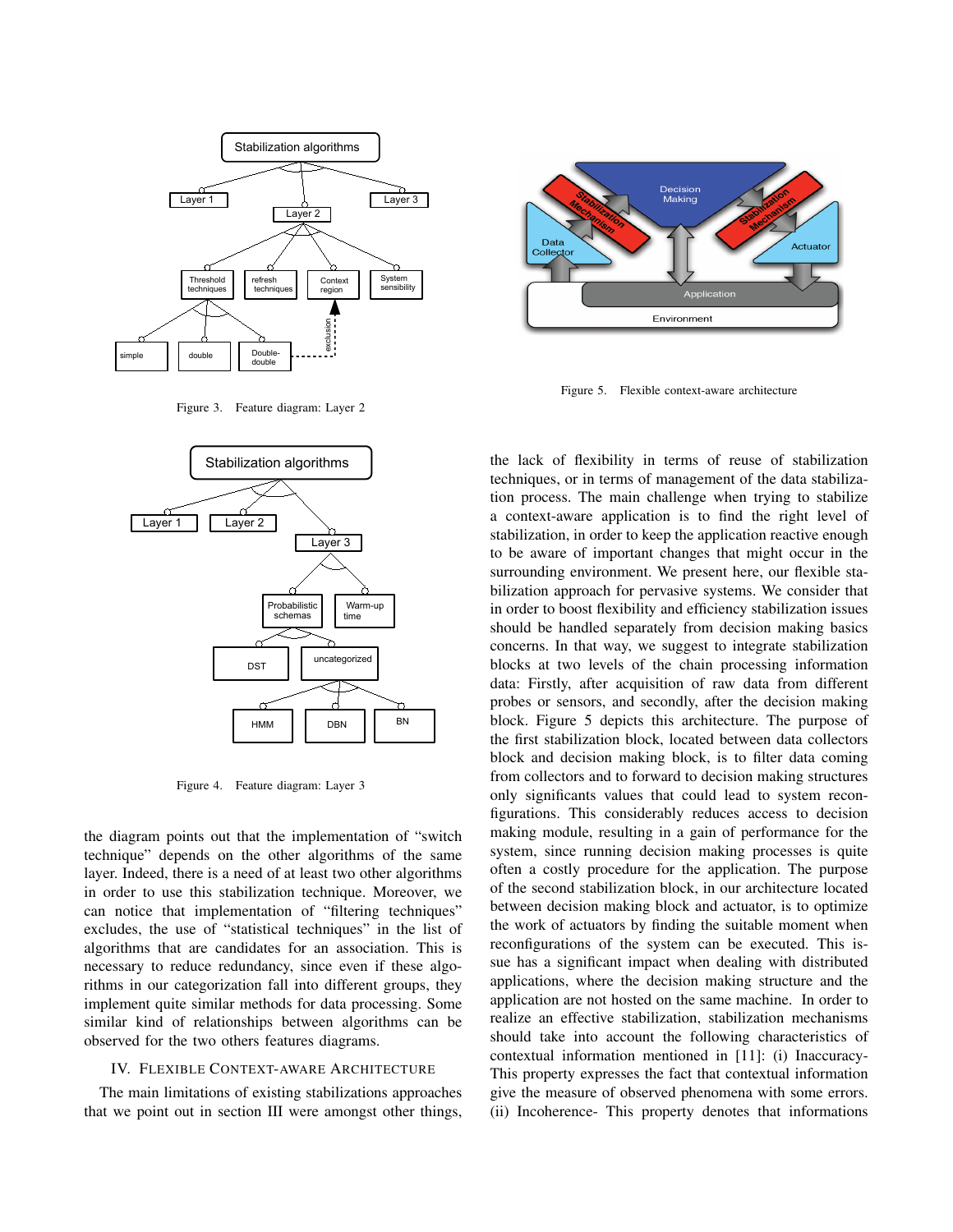collected from different sensors can be contradictory. (iii) Incompleteness- This property expresses the fact that some aspects of the observed phenomena can be absent from contextual informations. In order to meet flexibility property for stabilization, we need a generic approach to handle this issue, namely, a flexible model to implement stabilization mechanisms in a context-aware architecture. For that purpose, we define a composition model that we are going to presented below .

#### *A. Composition Model*

Our composition model defines how to combine different techniques or stabilization mechanisms in order to meet flexibility in the application. The model consists of two modalities of composition: *Horizontal composition* and *Vertical composition*.

*1) Horizontal Composition:* Some context-aware application implement learning based stabilizing algorithms like Dempster-Shaffer (DST) [4] or Bayesian Network (BN), in order to improve the knowledge about their environment. This set of algorithms are known both for their efficiency in predicting contextual changes, and their higher cost of execution. Besides, these algorithms introduce a certain latency in detecting changes in the environment. To increase system's reactivity for detecting changes in the environment, several methods have been proposed. Some methods suggest to model context-state of a pervasive systems, it is the case of Padovitz et al. [5]. The main limitations for the proposed approach are the difficulty to model context-aware application in a context-state systems, and the complexity to evaluate the mathematical expression determining instability of the system, when the number of arguments increases.

Horizontal composition consists in executing concurrently several stabilization algorithms. The idea behind this concept is to benefit from passive and reactive stabilization techniques by combining them adequately. The detection of irregular application's behavior can be done by combining a reactive algorithm like Delta Operator (DO) , and less reactive algorithm like Dempster-Shaffer (DST) algorithm, through a composition rule (CR). A CR can be some simple rule like " if  $v_n \geq \lambda \Rightarrow$  proceed value", where  $v_n$  is a context value and  $\lambda$  a threshold value, or a more complex rule involving Quality of Context (QoC) of the processed data. Hence, using this composition model can help to improve accuracy of the stabilization process while keeping a reasonable level for the reactivity of the system. We will further detail to this example in section V.

*2) Vertical Composition:* Vertical composition in our approach consists in applying sequentially two or more stabilization algorithms on the same data set. Some works [9], suggest that it can be interesting in terms of performance for stabilization of context information to apply successively several algorithms of stabilization on the same sample of data. A good illustration of that idea is the work of Sekkas



Figure 6. Composition Models

et al. [9] where, the authors compare the efficiency of using Bayesian Network (BN), Dynamic Bayesian Network (DBN), and Fuzzy Logic (FL) alone or in a combined way. In our approach we believe that, the combination of algorithms using *vertical composition* can increase efficiency of the stabilization . In order to limit the overhead introduced by the use of several algorithms, less costly (execution) algorithms are found at the beginning (bottom) of the stabilization chain while costly algorithms are on the top of the architecture. This association rule is mostly justified by the fact that, the amount of processed data decreases from the bottom to the top, thus more costly algorithms at the top of the architecture would have to process less data, decreasing by the same way the overall cost of the stabilization process, which is tightly bound to the amount of context information processed.

Figure 6 gives an illustration of the composition model. From left to right, we have horizontal composition, then vertical and finally the combination of the primitive types of composition. Combination of both primitive composition models in our approach can be benefit for the stabilization process in order to meet accuracy and efficiency properties.

#### V. EVALUATION AND SIMULATIONS

In the previous sections, we presented a novel approach in order to meet flexibility when dealing with stabilizations issues in pervasive applications. We suggested to use composition of algorithms based on the conceptual architecture that we have presented in section III. Composition of algorithms offers the possibility to maximize the efficiency of the stabilization process at a relative low cost for the application. While in most of the existing systems, the decision making module applies a generic algorithm to processed data, our approach offers the possibility to adapt the stabilization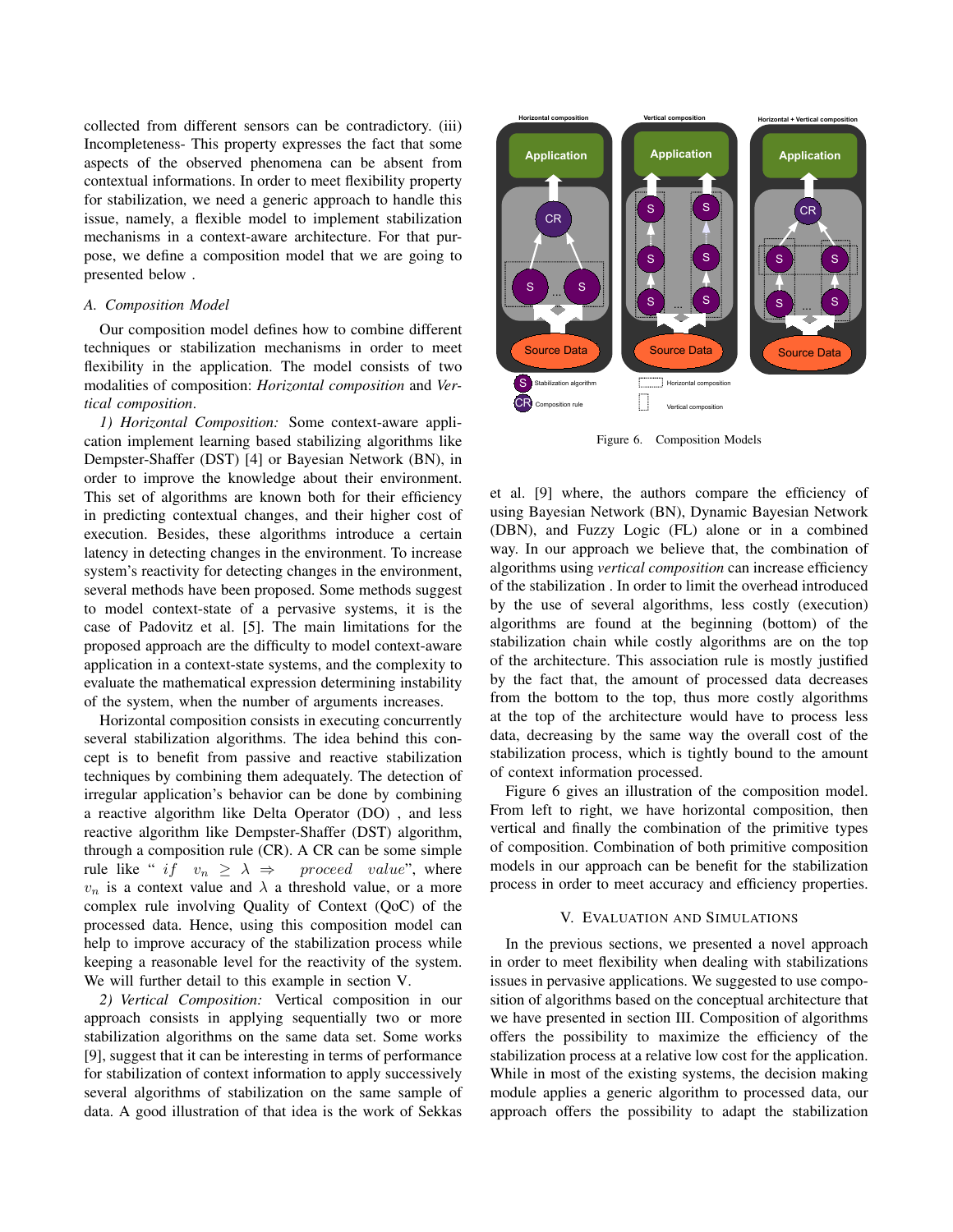

Figure 7. Stabilized application behavior - Kalman filter and Delta operator

mechanism to the data being processed.

To evaluate our proposition we have made some experimental simulations. Our simulations are based on COSMOS [12](Context Entities Composition and Sharing), which is a framework for context management that uses the FRACTAL [13] component model. We also use the simulation engine SIAFU [14] to generate contextual informations.

The scenario that we used is the one presented in [5] and that we briefly detailed in section IV. We have made some changes in order to meet requirements of our experimental platform. In the current scenario, we have temperature sensors simulated by the simulator engine that send data concerning the temperature of the environment. Time elapsed between two consecutive's readings from sensors is 0.3 second. Collected values have an accuracy close to 0.1. To be able to evaluate the impact of the stabilization on events detection we will focus our observations of the application behavior around 24◦C and 25.5 ◦C.

The first implemented algorithm, is "Delta operator" (DO) [7]. The choice of the threshold value is motivated by the data sample's variance, in order to choose the most appropriate value. The second implemented algorithm is kalman filter. The central point for kalman's filter algorithm is the determination of the matrix of transition  $A$ , in this case we defined the transition matrix as following: Given A the transition matrix, given  $x_{k-1}$ ,  $z_{k-1}$ , R the prediction, the value of measured variable at  $k-1$  step and the variance respectively. We have defined  $\varepsilon$ ,  $\Delta$  then A as follows:  $\Delta = x_{k-1} - z_{k-1}, \varepsilon = R * z_{k-1}$ 

$$
A_k = \begin{cases} A_{k-1} & \text{for} \quad |\Delta| \le \varepsilon \\ \frac{z_k - \varepsilon}{x_{k-1}} & \text{for} \quad |\Delta| > \varepsilon \quad \text{and} \quad \Delta < 0 \\ \frac{z_k + \varepsilon}{x_k - 1} & \text{for} \quad |\Delta| > \varepsilon \quad \text{and} \quad \Delta > 0 \end{cases}
$$

Figure 7 shows the curve of the application behavior without stabilization, stabilized with KF, and stabilized with DO. As expected, application stabilized with DO is very reactive, we can notice that around  $t = 2s$  for example, the curves of



Figure 8. Comparatives curves of stabilized application behavior



Figure 9. Filtration rates measurements

8, the curve of the behavior of the application stabilized with the application without stabilization and stabilized with DO are almost indistinguishable. Figure 8 shows application's behavior curves when combining the both algorithms using our model, in this case an horizontal composition. On Figure both KF and DO algorithms is represented. On that graph, we can notice two things. Firstly, the detection of the first event for the application occurs earlier (zone B) than for an application stabilized by KF only. That is due to the fact that the application benefit from the reactivity property of DO algorithm. Secondly, we can notice that when an event is detected the behavior of the system does not change suddenly (zone A or zone B) even when the next raw value process by the system does not belong to the target area. That last point is a property that the system inherited from KF algorithm. Obviously, the composition model offers a good compromise between a reactive and less reactive system. Finally, to characterize our system we have measured the filtration rate, the results of the measurement are depicted in 9. We can notice that resulting application (DO+KF) obtains a good filtrating rate which is equivalent to the one for and application stabilized only with KF.

#### VI. CONCLUSION

In this paper, we have proposed a flexible approach for context stabilization. For that purpose, we suggest two modalities of composing stabilization algorithms in order to increase accuracy and efficiency of the stabilization. We also present a conceptual architecture and feature diagrams that describe relationships between algorithms for the given approach. Finally, we showed simulation examples that validate our approach. In the future, we plan to study how this approach can be applied in the field of Wireless